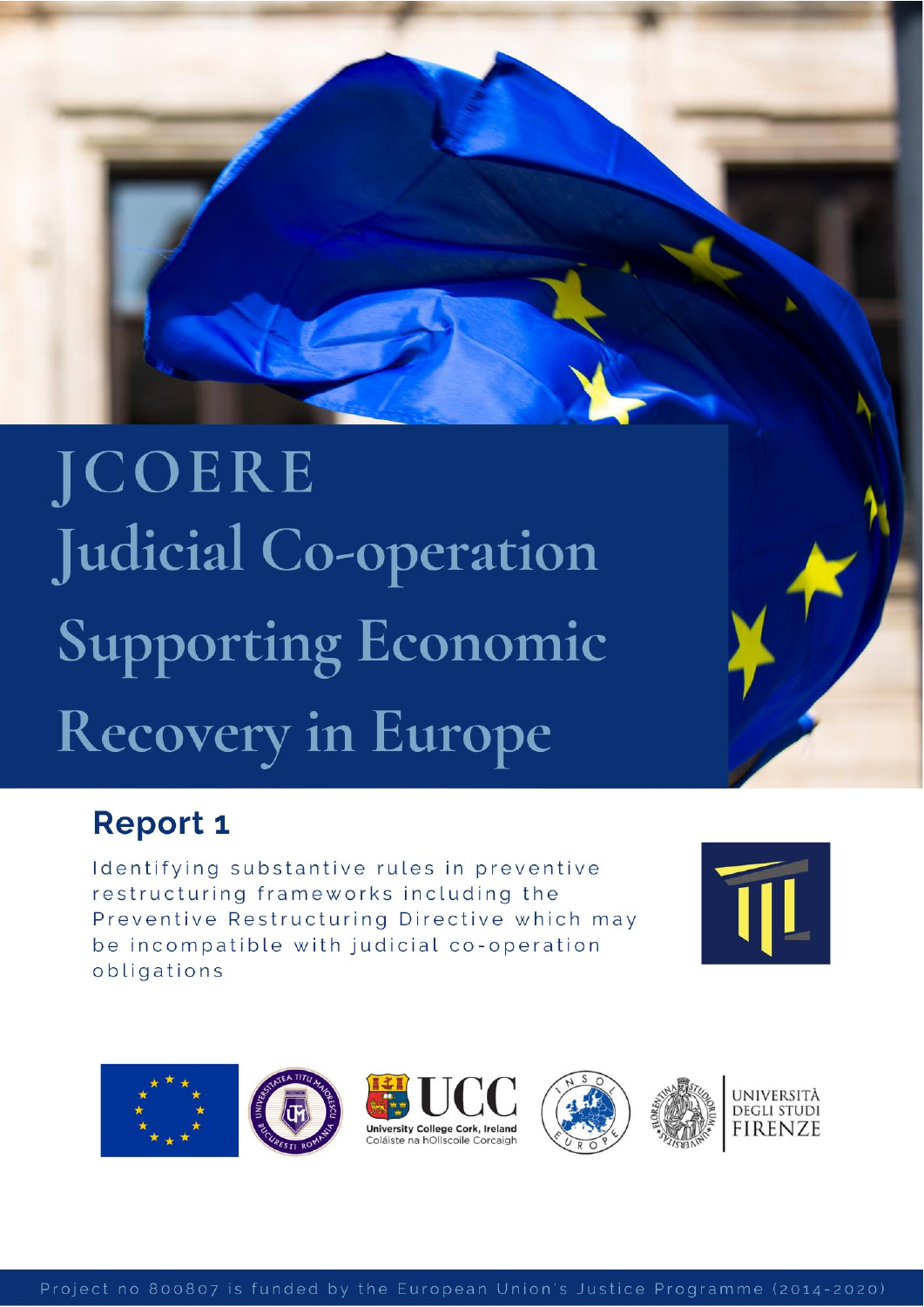# Judicial Cooperation Supporting Economic Recovery in Europe (JCOERE)

*DG Justice Programme Project No. 800807*

Report 1: Identifying substantive and procedural rules in preventive restructuring frameworks including the Preventive Restructuring Directive which may be incompatible with judicial cooperation obligations



The content of this document represents the views of the author only and is his/her sole responsibility. The European Commission does not accept any responsibility for use that may be made of the information it contains. This report is funded by the European Union's Justice Programme (2014-2020). Project no. 800807.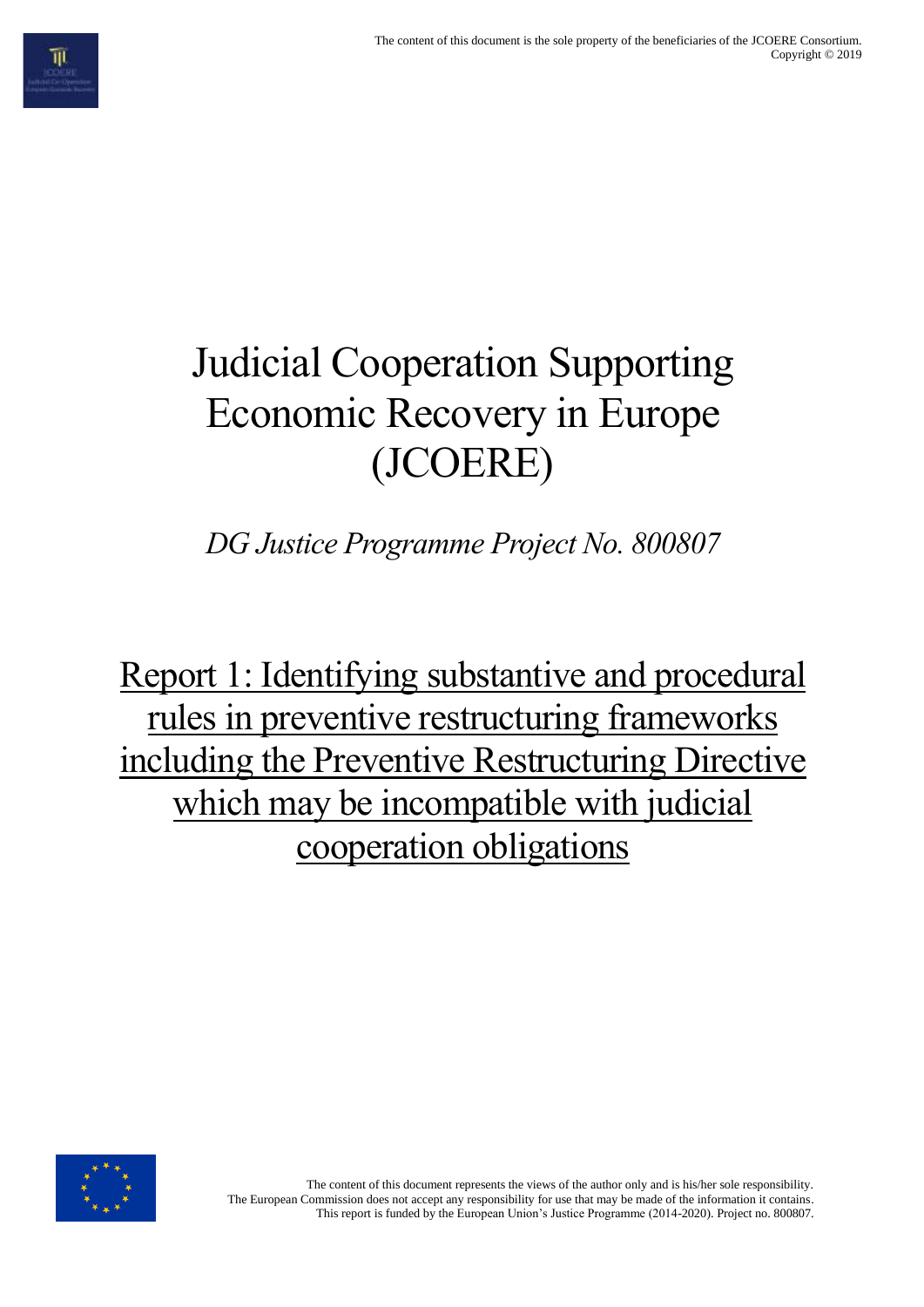|       | <b>Table of Contents</b>                                                                         | $\mathbf{1}$ |
|-------|--------------------------------------------------------------------------------------------------|--------------|
|       | <b>Acknowledgements</b>                                                                          | 10           |
|       | The JCOERE Project Team                                                                          | 11           |
|       | <b>Chapter 1: Introduction to JCOERE Report 1</b>                                                | 12           |
| 1.1   | Introduction                                                                                     | 12           |
| 1.2   | The Preventive Restructuring Directive (PRD): the Examinership Benchmark                         | 13           |
| 1.3   | <b>JCOERE Project Summary</b>                                                                    | 14           |
| 1.4   | Methodology of the JCOERE Project                                                                | 16           |
| 1.5   | Chapter 2: Terminology                                                                           | 19           |
|       | <b>Chapter 2: Preventive Restructuring Terminology</b>                                           | 20           |
| 2.1   | Introduction to Chapter                                                                          | 20           |
| 2.2   | Rescue (Corporate and Business), Rehabilitation, Reorganisation, and Preventive<br>Restructuring | 20           |
| 2.2.1 | Corporate Rescue                                                                                 | 20           |
| 2.2.2 | <b>Business Rescue</b>                                                                           | 20           |
| 2.2.3 | Rehabilitation                                                                                   | 20           |
| 2.2.4 | Reorganisation                                                                                   | 21           |
| 2.2.5 | Restructuring                                                                                    | 21           |
| 2.2.6 | Preventive Restructuring                                                                         | 21           |
| 2.3   | Pre-Insolvency                                                                                   | 22           |
| 2.4   | Homologation                                                                                     | 22           |
| 2.5   | Concordat, Composition, Arrangement, and Plan                                                    | 22           |
| 2.5.1 | Concordat                                                                                        | 22           |
| 2.5.2 | Composition                                                                                      | 22           |

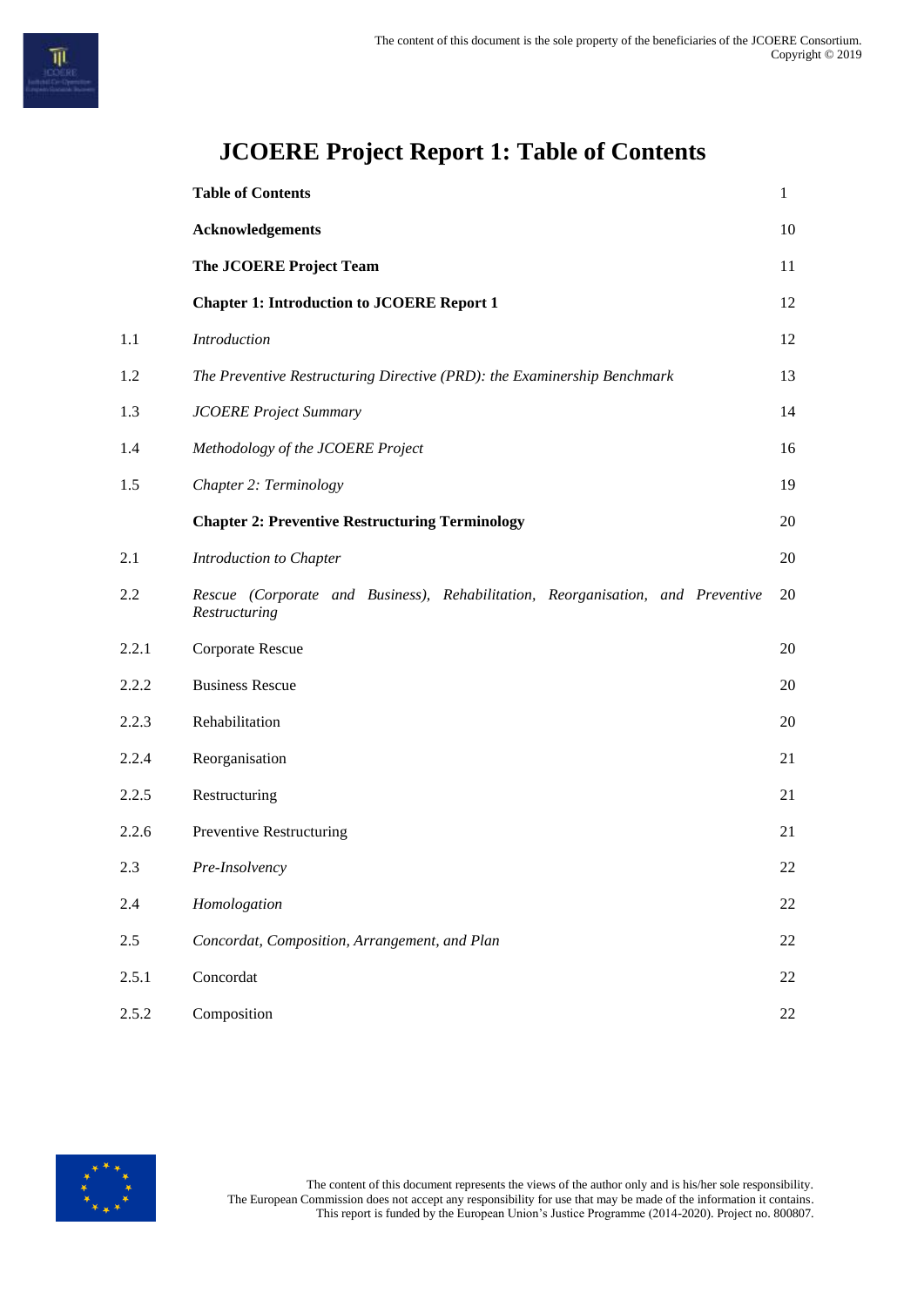



| 2.5.3  | Arrangement                                                  | 22 |
|--------|--------------------------------------------------------------|----|
| 2.5.4  | <b>Restructuring Plan</b>                                    | 23 |
| 2.6    | Examiner, Receiver, Trustee, and Administrator (PIFOR)       | 24 |
| 2.61.  | Examiner                                                     | 24 |
| 2.6.2  | Judicial Commissioner                                        | 24 |
| 2.6.3  | Receiver                                                     | 24 |
| 2.6.4  | Trustee                                                      | 24 |
| 2.6.5  | Administrator                                                | 25 |
| 2.6.6  | <b>Insolvency Practitioner</b>                               | 25 |
| 2.6.7  | Plan Expert (The Netherlands)                                | 26 |
| 2.6.8  | PIFOR (Practitioner in the Field of Restructuring            | 26 |
| 2.6.9  | The Observer (The Netherlands)                               | 26 |
| 2.7    | Pledge, Mortgage, Charge, and Floating Charge                | 26 |
| 2.7.1  | Pledge                                                       | 26 |
| 2.7.2  | Charge (Fixed)                                               | 26 |
| 2.7.3  | Mortgage                                                     | 26 |
| 2.7.4  | <b>Floating Charge</b>                                       | 27 |
| 2.8    | Non-Performing Loans                                         | 27 |
| 2.9    | Interim and New Financing                                    | 27 |
| 2.9.1  | <b>Interim Financing</b>                                     | 27 |
| 2.9.2  | New Financing                                                | 27 |
| 2.10   | Supervising Judge, Syndic Judge, Notary                      | 28 |
| 2.10.1 | <b>Supervising Judge</b>                                     | 28 |
| 2.10.2 | Syndic Judge                                                 | 28 |
| 2.10.3 | Notary                                                       | 28 |
| 2.11   | Patrimonial Liability                                        | 28 |
| 2.12   | Retention of Title                                           | 28 |
| 2.13   | Right in Rem                                                 | 28 |
| 2.14   | Extra-Judicial Payment                                       | 29 |
| 2.15   | Secured, Unsecured, Preferential, and Subordinated Creditors | 29 |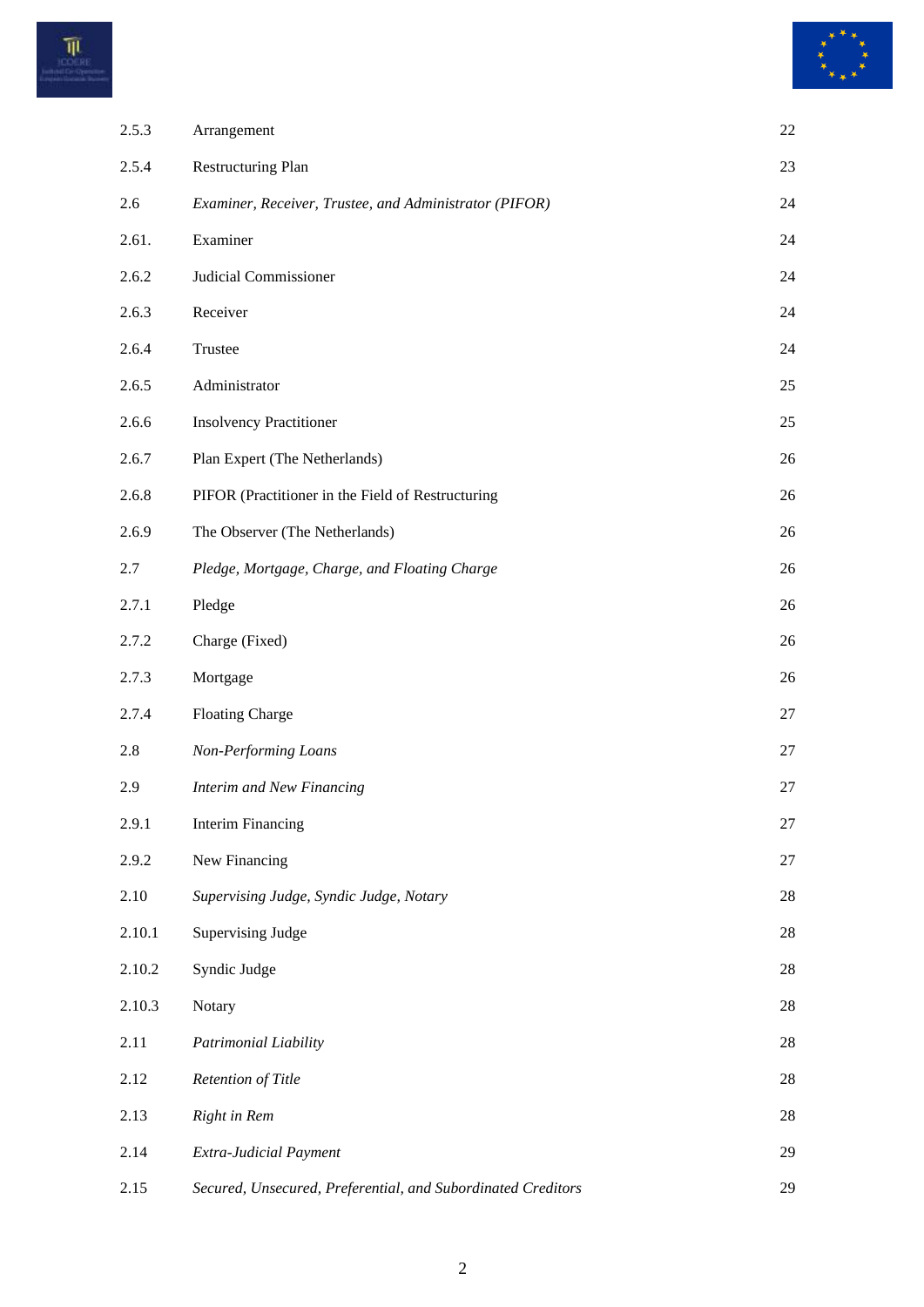



| 2.15.1 | <b>Secured Creditor</b>                                                          | 29 |
|--------|----------------------------------------------------------------------------------|----|
| 2.15.2 | <b>Unsecured Creditor</b>                                                        | 29 |
| 2.15.3 | Preferential Creditor                                                            | 29 |
| 2.15.4 | Subordinated Creditors (Subordinated Debt)                                       | 30 |
| 2.16   | Self-Administration or Debtor in Possession                                      | 30 |
| 2.16.1 | Self-Administration                                                              | 30 |
| 2.16.2 | Debtor in Possession                                                             | 31 |
| 2.17   | Court Protection, Stay, Moratorium                                               | 31 |
| 2.17.1 | <b>Court Protection</b>                                                          | 31 |
| 2.17.2 | Stay                                                                             | 31 |
| 2.17.3 | Moratorium                                                                       | 31 |
| 2.18   | Intra- and Cross-Class Cram-Down                                                 | 31 |
| 2.18.1 | Intra-Class Cram-Down                                                            | 31 |
| 2.18.2 | Cross-Class Cram-Down                                                            | 31 |
| 2.19   | <b>Absolute Priority</b>                                                         | 32 |
| 2.20   | <b>Relative Priority</b>                                                         | 32 |
| 2.21   | <b>Unfair Prejudice</b>                                                          | 32 |
| 2.22   | <b>Best Interest of Creditors</b>                                                | 32 |
| 2.23   | <b>Conclusion and Transition</b>                                                 | 33 |
|        | Chapter 3: The Regulation of Cross-Border Insolvency and Restructuring in the EU | 34 |
| 3.1    | Introduction: Cross-Border Insolvency in the EU                                  | 34 |
| 3.2    | History and Development of European Insolvency Coordination                      | 34 |
| 3.3    | The Key Features of the EIR Recast                                               | 36 |
| 3.4    | The Harmonisation Debate over European Insolvency and Restructuring              | 37 |
| 3.5    | Jurisdiction in Cross-Border Restructuring Cases: Forum Shopping                 | 38 |
| 3.6    | Recognition and Enforcement: Including Restructuring Frameworks in Annex A       | 40 |
| 3.7    | Conclusion                                                                       | 41 |
| 3.8    | Chapter 4: Context of Preventive Restructuring in the EU                         | 41 |
|        | <b>Chapter 4: Context of Preventive Restructuring in the EU</b>                  | 42 |
| 4.1    | The Evolution of Corporate Rescue and the Rescue Culture                         | 42 |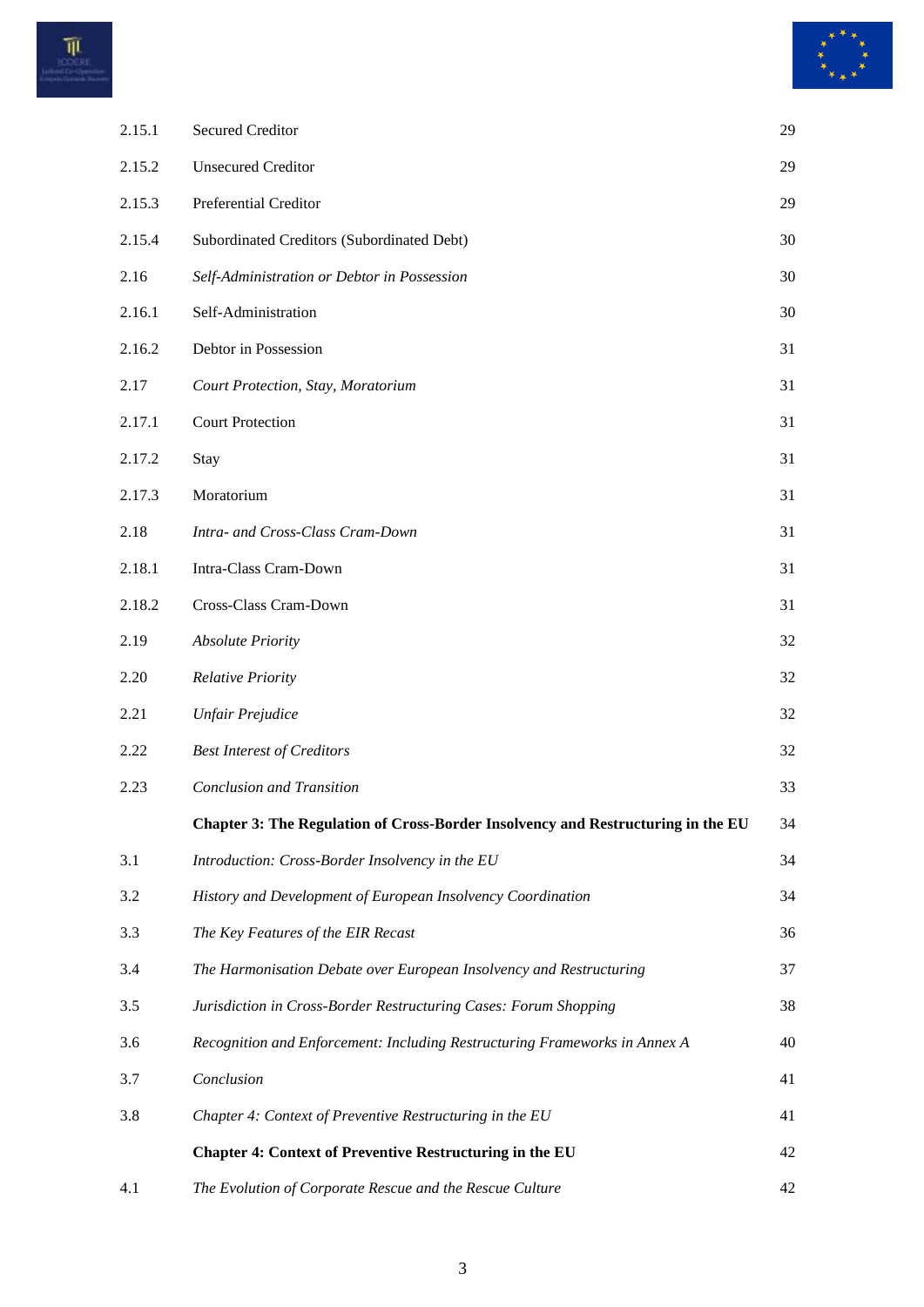



| 4.2   | Preventive Restructuring: Principles and Context                                  | 42 |
|-------|-----------------------------------------------------------------------------------|----|
| 4.2.1 | Insolvency theory                                                                 | 42 |
| 4.2.2 | Shifting from Liquidation to Rehabilitation, Restructuring, and Rescue            | 44 |
| 4.2.3 | Communitarianism in Insolvency and Restructuring                                  | 45 |
| 4.3   | Rehabilitation of Companies in Financial Distress                                 | 46 |
| 4.4   | Defining Preventive Restructuring                                                 | 47 |
| 4.5   | Preventive Restructuring in Europe                                                | 51 |
| 4.6   | Specific Restructuring Provisions as Potential Causes of Conflict in Co-Operation | 53 |
| 4.6.1 | The Stay of Individual Enforcement Actions                                        | 53 |
| 4.6.2 | The "Intra-Class" Cram-Down (or Majority Rule)                                    | 54 |
| 4.6.3 | The Cross-Class Cram-Down                                                         | 55 |
| 4.6.4 | Protection and Priority of Rescue Financing                                       | 58 |
| 4.7   | Summary and Conclusion: Implementation and Conflicts                              | 60 |
| 4.8   | Chapter 5: Exposition of the Preventive Restructuring Directive                   | 61 |
|       | <b>Chapter 5: Exposition of the Preventive Restructuring Directive</b>            | 62 |
|       |                                                                                   |    |
| 5.1   | Introduction                                                                      | 62 |
| 5.1.1 | Context of Exposition within the JCOERE Project                                   | 62 |
| 5.1.2 | Presentation of the Chapter                                                       | 62 |
| 5.2   | <b>Historical Context</b>                                                         | 63 |
| 5.2.1 | Committee on Legal Affairs Report (2011)                                          | 63 |
| 5.2.2 | Commission Communication 'A New Approach to Business Failure' (2012)              | 64 |
| 5.2.3 | Commission Recommendation and Impact Assessment (2014)                            | 65 |
| 5.2.4 | Conclusion                                                                        | 68 |
| 5.3   | The Commission Proposal                                                           | 69 |
| 5.3.1 | The Stay                                                                          | 70 |
| 5.3.2 | Protection for New Finance                                                        | 71 |
| 5.3.3 | Cross-Class Cram-Down                                                             | 71 |
| 5.3.4 | <b>Decreased Court Formality</b>                                                  | 71 |
| 5.4   | The Consultation Process                                                          | 71 |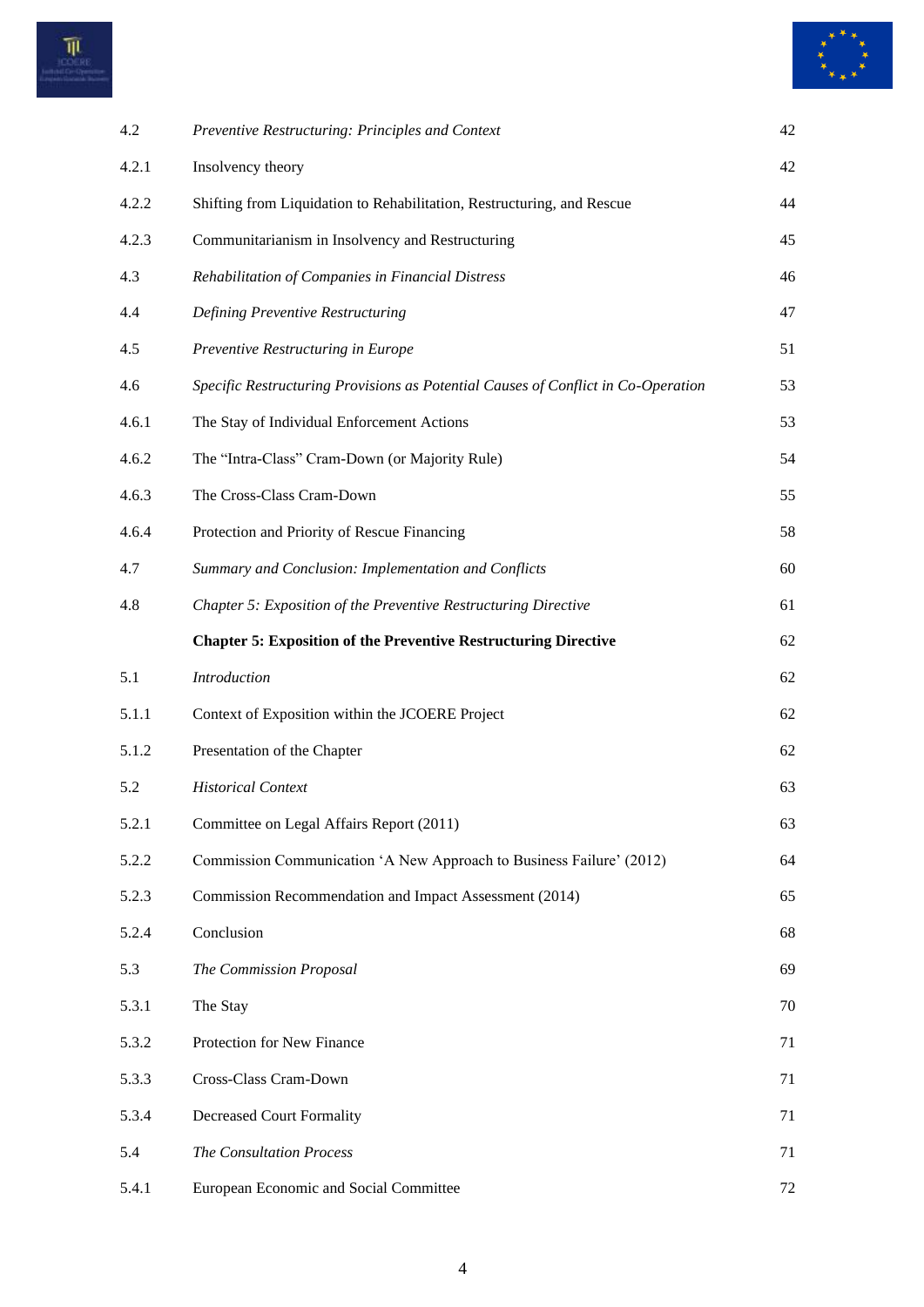



| 5.4.2        | The European Central Bank                                                                                                             | 72 |
|--------------|---------------------------------------------------------------------------------------------------------------------------------------|----|
| 5.4.3        | European Parliament Committees: Committee on Legal Affairs                                                                            | 73 |
| 5.4.4        | European Parliament Committees: Employment and Social Affairs ("EMPL")                                                                | 74 |
| 5.4.5        | European Parliament Committees: Economic and Monetary Affairs ("ECON")                                                                | 75 |
| 5.5          | Council of the European Union                                                                                                         | 76 |
| 5.5.1        | The Stay                                                                                                                              | 77 |
| 5.5.2        | Protection of New Finance                                                                                                             | 78 |
| 5.5.3        | Cross-Class Cram-Down                                                                                                                 | 79 |
| 5.6          | Conclusion                                                                                                                            | 81 |
| 5.7          | Transition to Chapter 6:                                                                                                              | 81 |
|              | <b>Chapter 6: Mapping the Preventive Restructuring Frameworks and the EU Directive:</b><br><b>Part 1-Introduction and Methodology</b> | 83 |
| 6.1          | Introduction: The JCOERE Context                                                                                                      | 83 |
| 6.2          | Introducing the Irish Examinership Procedure                                                                                          | 84 |
| 6.3          | Methodology                                                                                                                           | 84 |
| 6.4          | <b>JCOERE</b> Approach to Comparative Legal Analysis                                                                                  | 85 |
| 6.5          | General Context of Preventive Restructuring: Questionnaire Part 1                                                                     | 86 |
| 6.5.1        | Functions and Aims of Preventive Restructuring                                                                                        | 86 |
| 6.5.2        | Legislative Frameworks of the Contributing Jurisdictions in Context                                                                   | 86 |
| a)           | Ireland                                                                                                                               | 87 |
| b)           | Italy                                                                                                                                 | 87 |
| c)           | Romania                                                                                                                               | 89 |
| d)           | France                                                                                                                                | 89 |
| e)           | The Netherlands                                                                                                                       | 91 |
| f)           | Spain                                                                                                                                 | 92 |
| g)           | Austria                                                                                                                               | 92 |
| h)           | Poland                                                                                                                                | 93 |
| i)           | Germany                                                                                                                               | 94 |
| j)           | Denmark                                                                                                                               | 95 |
| $\mathbf{k}$ | <b>England</b> and Wales                                                                                                              | 95 |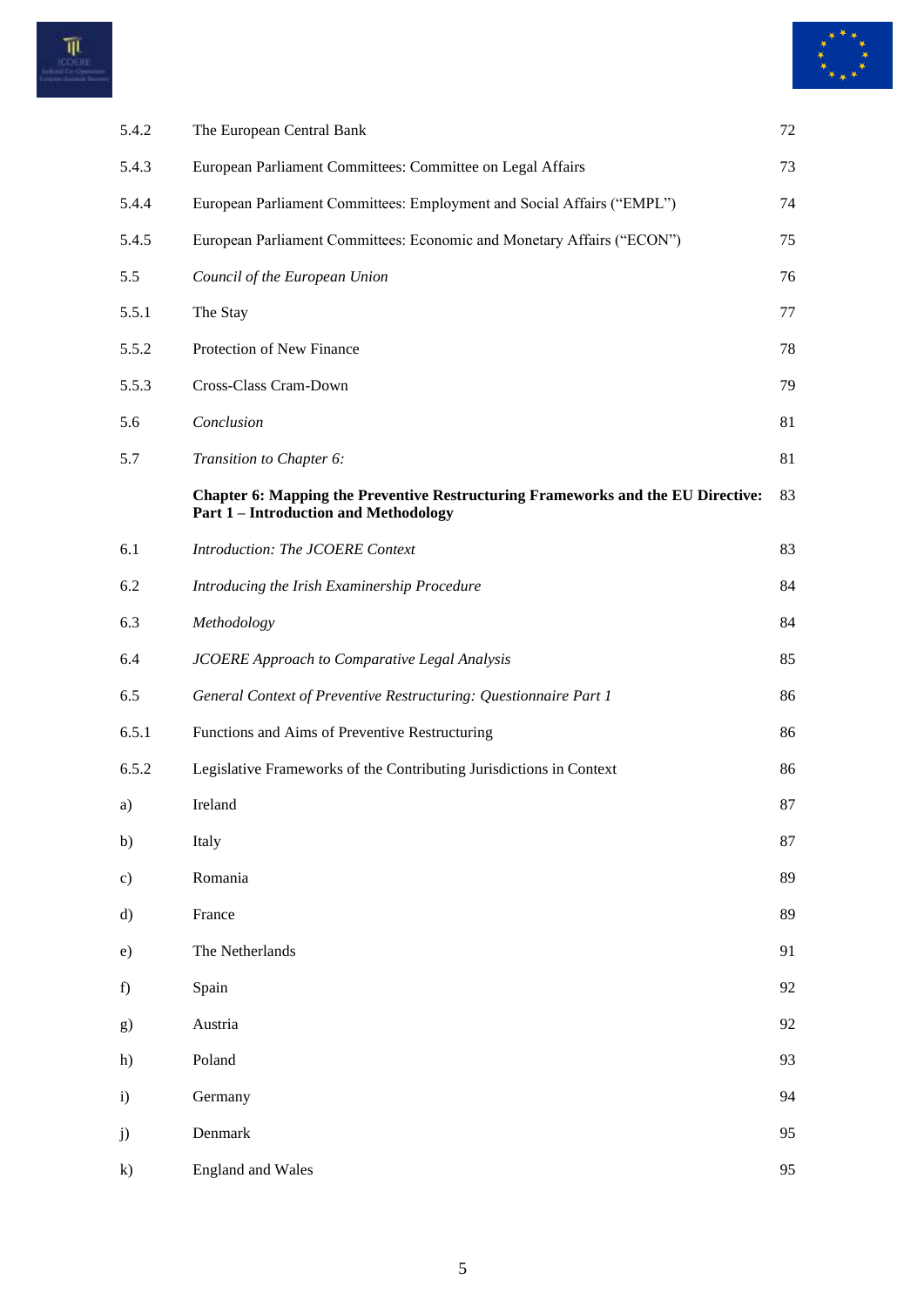



| 6.6 |       | Conclusion                                                                                                                                                                                        | 96  |
|-----|-------|---------------------------------------------------------------------------------------------------------------------------------------------------------------------------------------------------|-----|
| 6.7 |       | Chapter 7: Mapping of Preventive Restructuring Frameworks and the EU Directive Part II –<br>Substantive Aspects of Preventive Restructuring in Domestic Processes and in the Directive            | 97  |
|     |       | <b>Chapter 7: Mapping of Preventive Restructuring Frameworks and the EU Directive:</b><br>Part II – Substantive Aspects of Preventive Restructuring in Domestic Processes and in<br>the Directive | 99  |
| 7.1 |       | Introduction to Part II of the Questionnaire Mapping Preventive Restructuring Frameworks                                                                                                          | 99  |
| 7.2 |       | The Stay of Individual Enforcement Actions (PRD Article 6)                                                                                                                                        | 99  |
|     | 7.2.1 | The Purpose of Article 6 in the PRD (Question 3)                                                                                                                                                  | 100 |
|     | 7.2.2 | Jurisdictional Contributions: Existence of the Stay (Article 6(1-8))                                                                                                                              | 101 |
|     | 7.2.3 | Summary of Implementation Requirements for Article 6(1)                                                                                                                                           | 104 |
|     | 7.2.4 | Jurisdictional Contributions: Removal of Stay by Authority (Article 6(9))                                                                                                                         | 105 |
|     | 7.2.5 | Summary of Implementation Requirements (Article 6(9)                                                                                                                                              | 106 |
| 7.3 |       | The Adoption of Restructuring Plans (Article 9)                                                                                                                                                   | 107 |
|     | 7.3.1 | The Purpose of Article 9 in the PRD (Question 4)                                                                                                                                                  | 107 |
|     | 7.3.2 | Jurisdictional Contributions: Voting Rights and Exclusions (Article 9(1))                                                                                                                         | 108 |
|     | 7.3.3 | Summary of Implementation Requirements                                                                                                                                                            | 111 |
|     | 7.3.4 | Jurisdictional Contributions: Class Formation (Article 9(4))                                                                                                                                      | 111 |
|     | 7.3.5 | Summary of Implementation Requirements                                                                                                                                                            | 113 |
|     | 7.3.6 | Jurisdictional Contributions: Examination of Voting Rights and Class Formation by<br>Authority (Article 9(5))                                                                                     | 114 |
|     | 7.3.7 | Summary of Implementation Requirements                                                                                                                                                            | 117 |
|     | 7.3.8 | Jurisdictional Contributions: Intra-Class Cram-Down (Majority Voting) (Article 9(6&7))                                                                                                            | 118 |
|     | 7.3.9 | Summary of Implementation Requirements                                                                                                                                                            | 120 |
| 7.4 |       | The Confirmation of Restructuring Plans (Article 10)                                                                                                                                              | 121 |
|     | 7.4.1 | The Purpose of Article 10 in the PRD (Question 5)                                                                                                                                                 | 121 |
|     | 7.4.2 | Jurisdictional Contributions: Conditions for Obligatory Court Confirmation of Restructuring<br>Plans (Article $10(1)$ )                                                                           | 122 |
|     | 7.4.3 | Summary of Implementation Requirements                                                                                                                                                            | 124 |
|     | 7.4.4 | Jurisdictional Contributions: Conditions for Refusal to Confirm a Plan (Article 10(2))                                                                                                            | 124 |
|     | 7.4.5 | Summary of Implementation Requirements                                                                                                                                                            | 128 |
| 7.5 |       | Cross-Class Cram-Down (Article 11)                                                                                                                                                                | 129 |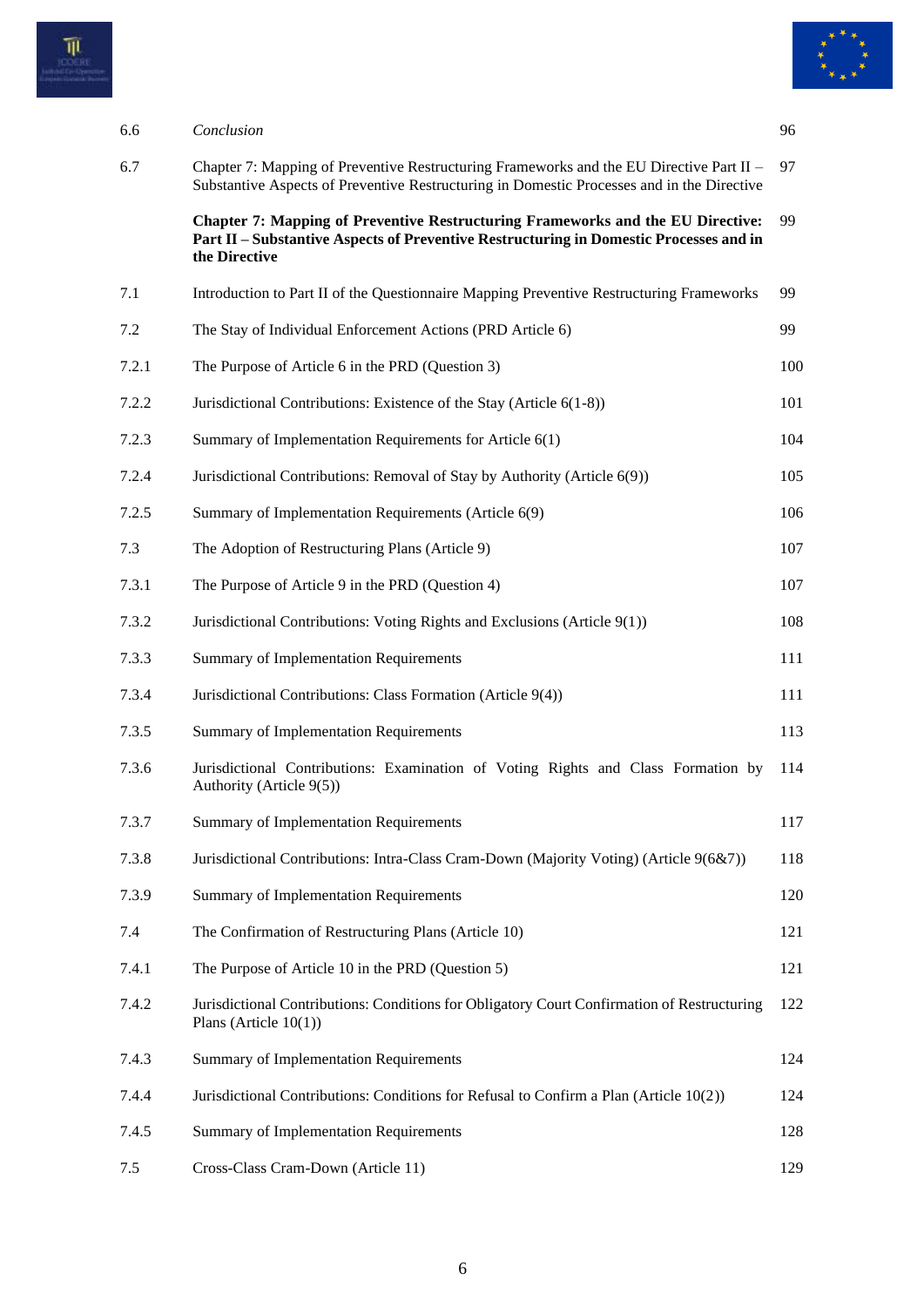



| 7.5.1 | The Purpose of Article 11 in the PRD (Question 6)                                                                                                                                                       | 129 |
|-------|---------------------------------------------------------------------------------------------------------------------------------------------------------------------------------------------------------|-----|
| 7.5.2 | Jurisdictional Contributions: Existence of a Cross-Class Cram-Down (Article 11(1)(a-b))                                                                                                                 | 130 |
| 7.5.3 | Summary of Implementation Requirements                                                                                                                                                                  | 132 |
| 7.5.4 | Jurisdictional Contributions: Dissenting Creditors and Conditions for Approval (Article<br>$11(1)(c)$ and $11(2)$ )                                                                                     | 132 |
| 7.5.5 | Jurisdictional Contributions: Question 6.3 – Unfair Prejudice Test (Article 11(2) para 2)                                                                                                               | 135 |
| 7.5.6 | Summary of Implementation Requirements for Questions 6.2 and 6.3                                                                                                                                        | 136 |
| 7.6   | Protection of New and Interim Financing                                                                                                                                                                 | 137 |
| 7.6.1 | The Purpose of Article 17 in the PRD (Question 8)                                                                                                                                                       | 137 |
| 7.6.2 | Jurisdictional Contributions: Question 8 – Existence of Protection or Priority for Interim<br>Financing (Article $17(1)$ &(4))                                                                          | 138 |
| 7.6.3 | Summary of Implementation Requirements                                                                                                                                                                  | 141 |
| 7.7   | Workers (Article 13)                                                                                                                                                                                    | 141 |
| 7.8   | Conclusion: Benchmarking the Directive                                                                                                                                                                  | 143 |
| 7.9   | Chapter 8: Mapping of Preventive Restructuring Frameworks and the EU Directive Part II<br>Specific Procedural Aspects of Preventive Restructuring in Domestic Processes and in the<br>Directive         | 144 |
|       |                                                                                                                                                                                                         |     |
|       | Chapter 8: Mapping of Preventive Restructuring Frameworks and the EU<br>Directive Part III Specific Procedural Aspects of Preventive Restructuring in<br><b>Domestic Processes and in the Directive</b> | 145 |
| 8.1   | Introduction to Part III of the Questionnaire Mapping Preventive Restructuring Frameworks                                                                                                               | 145 |
| 8.2   | The Threshold for Insolvency and Restructuring                                                                                                                                                          | 146 |
| 8.2.1 | Threshold of Insolvency and Restructuring in the Contributing Jurisdictions                                                                                                                             | 147 |
| 8.3   | Insolvency Practitioners in Preventive Restructuring (Article 5 – Debtor in Possession)                                                                                                                 | 150 |
| 8.3.1 | Purpose and Spirit of Article 5: Debtor in Possession (Qn 9)                                                                                                                                            | 150 |
| 8.3.2 | Jurisdictional Contributions (Article 5 – Debtor in Possession)                                                                                                                                         | 152 |
| 8.4   | Rights in Rem (Question 10)                                                                                                                                                                             | 156 |
| 8.4.1 | Introduction to the Concept of a Right in Rem                                                                                                                                                           | 156 |
| 8.4.2 | Contributor Definitions of a Right in Rem                                                                                                                                                               | 157 |
| 8.4.3 | A Right in Rem under the EIR Recast                                                                                                                                                                     | 158 |
| 8.4.4 | Rights in Rem under the PRD                                                                                                                                                                             | 159 |
| 8.4.5 | Jurisdictions Allowing Potential Impairment of Rights in Rem                                                                                                                                            | 159 |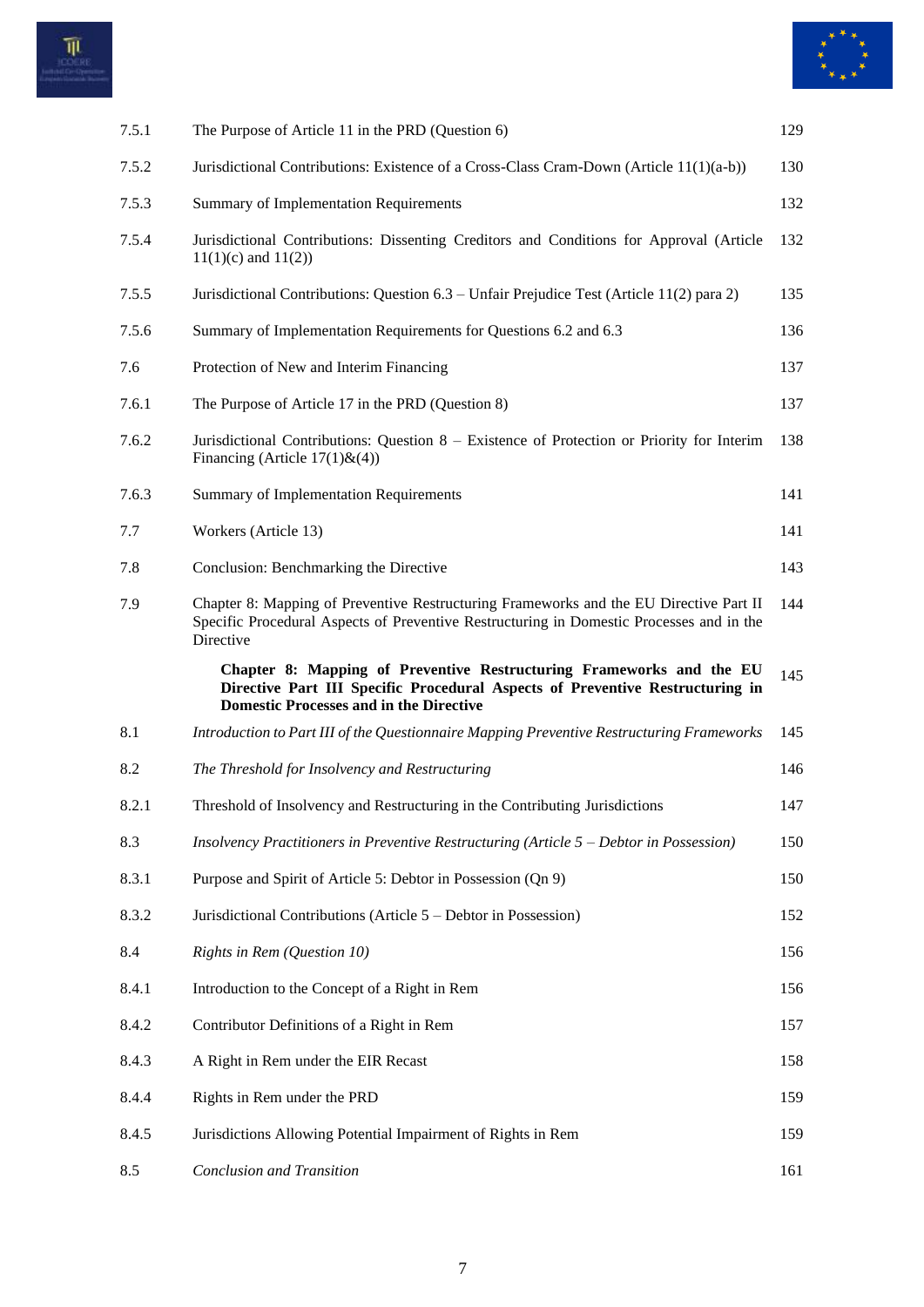



|       | <b>Chapter 9: Conclusion of the JCOERE Project Report 1</b>                                                                          | 163 |
|-------|--------------------------------------------------------------------------------------------------------------------------------------|-----|
| 9.1   | <b>Introduction</b>                                                                                                                  | 163 |
| 9.2   | Summary of Findings                                                                                                                  | 164 |
| 9.2.1 | Preventive Restructuring Terminology                                                                                                 | 164 |
| 9.2.2 | The Regulation of Cross-Border Insolvency and Restructuring in the EI                                                                | 164 |
| 9.2.3 | The Context of Preventive Restructuring in the EU                                                                                    | 164 |
| 9.2.4 | Exposition of the Preventive Restructuring Directive                                                                                 | 166 |
| 9.2.5 | The JCOERE Questionnaire: Chapters 6-8                                                                                               | 166 |
| 9.3   | Conclusion and Introduction to JCOERE Report 2                                                                                       | 168 |
|       | Annex 1 – Additional Submissions Contributing to the Exposition of the Preventive<br><b>Restructuring Directive</b>                  |     |
| 10.1  | The Experts Group on Restructuring and Insolvency Law (2016)                                                                         | 169 |
| 10.2  | The National Parliament Submissions to the European Parliament                                                                       | 172 |
| 10.3  | EMPL - Workers' Rights                                                                                                               | 173 |
| 10.4  | ECON-Article 7                                                                                                                       | 174 |
| 10.5  | Committee of the Regions                                                                                                             | 175 |
|       | Annex 2 – Mapping the Preventive Restructuring Frameworks and the EU Directive<br>for the JCOERE Project: Jurisdiction Questionnaire |     |
| 11.1  | Introduction                                                                                                                         | 176 |
| 11.2  | The Questionnaire                                                                                                                    | 179 |
|       | Annex 3: Contributor Responses to Jurisdiction Questionnaire (Pending Publication)                                                   |     |
| 12.1  | <b>Ireland</b>                                                                                                                       |     |
| 12.2  | Italy                                                                                                                                |     |
| 12.3  | Romania                                                                                                                              |     |
| 12.4  | Austria                                                                                                                              |     |
| 12.5  | France                                                                                                                               |     |
| 12.6  | Denmark                                                                                                                              |     |
| 12.7  | Germany                                                                                                                              |     |
| 12.8  | The Netherlands                                                                                                                      |     |
| 12.9  | Poland                                                                                                                               |     |
| 12.10 | Spain                                                                                                                                |     |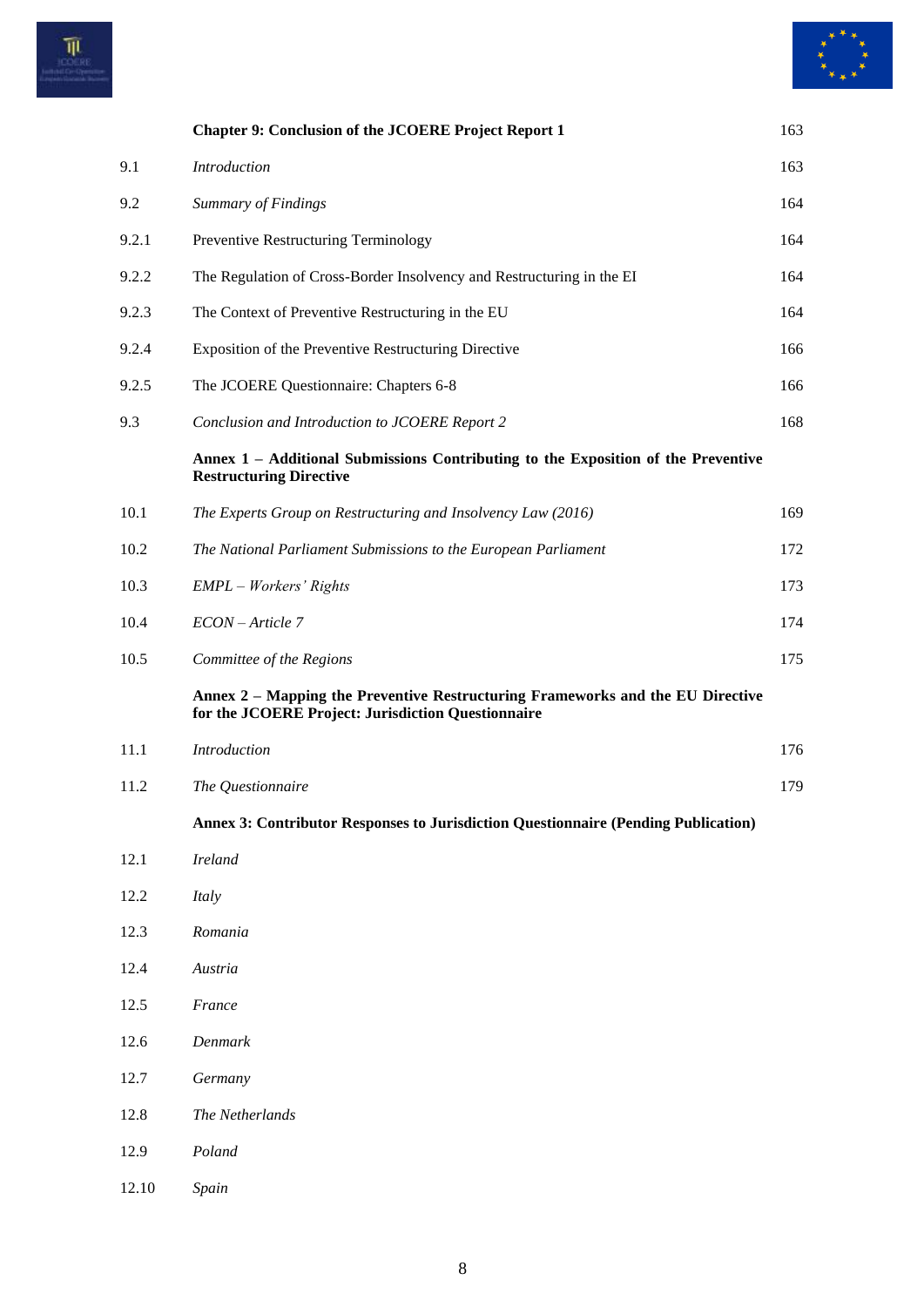



12.11 *United Kingdom (England & Wales)*

**Annex 4 : Bibliography**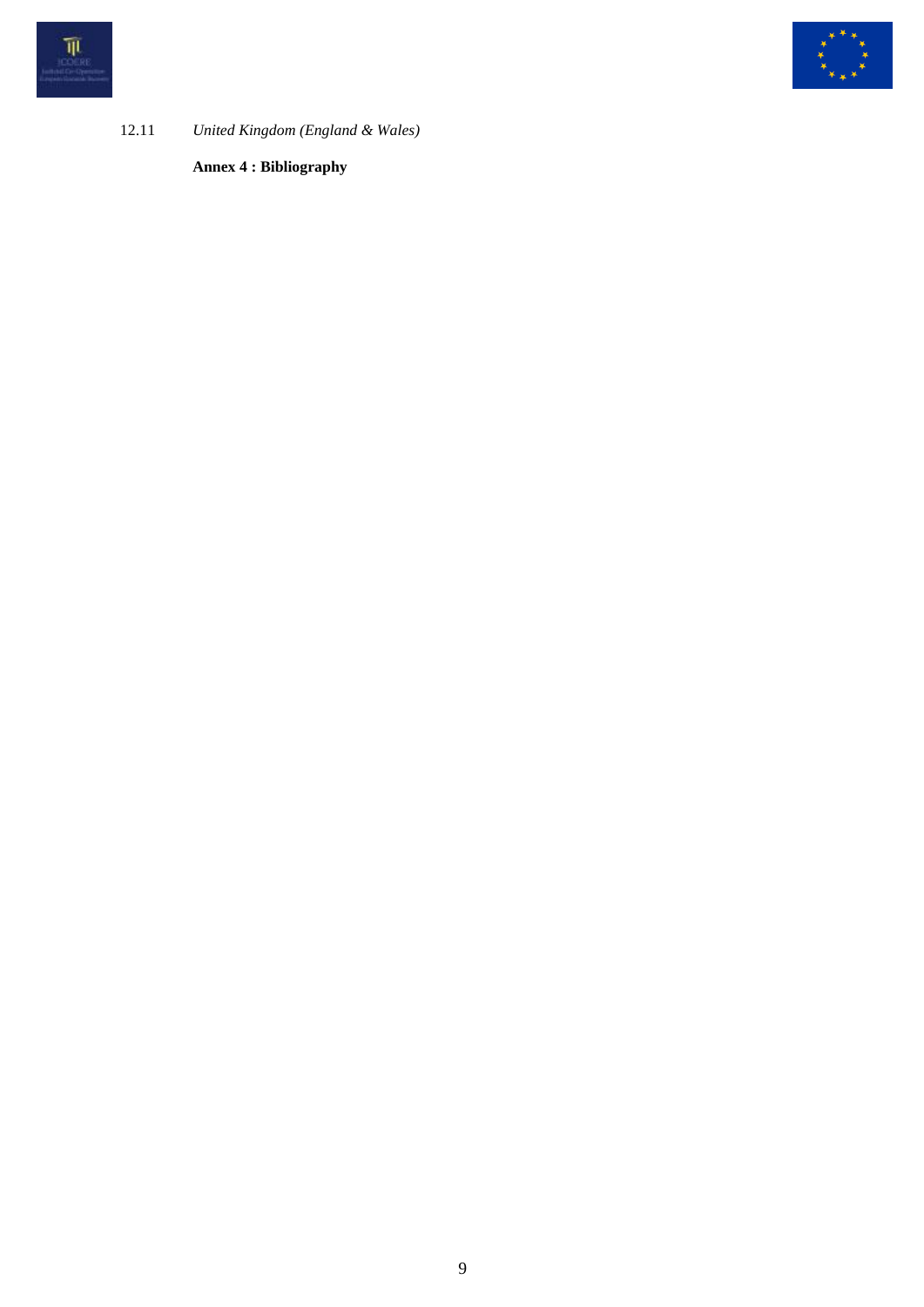### **Acknowledgements**

The progress of the JCOERE Project (800807) from its commencement in December 2018 to the present has been intense, challenging and inspiring. The first JCOERE Report is now presented here in 9 Chapters. This considers the existing preventive restructuring frameworks in a number of member states in the European Union together with the reforms proposed in the Preventive Restructuring Directive passed in June 2019 (1023/2019). The publication of the JCOERE 1 Report could not be more timely, in that it sets out the context across Europe against which preventive restructuring frameworks will be implemented in accordance with the Directive. It also captures the debate around core concepts in restructuring, including the threshold of insolvency at which time restructuring processes are available, the imposition of a stay against creditors and other claimants, cram-down and cross-class cram-down, and the mechanism for approving restructuring schemes. There is much in this report that will be of interest to all those practising and researching in this area. JCOERE will now continue on to consider obligations regarding court to court co-operation in this context, which will form the subject matter for JCOERE Report 2.

As Principal Investigator, I would like to formally acknowledge the splendid work of our core team here at UCC. Dr Jennifer L. L. Gant, Aoife Finnerty and Molly O'Connor have all worked extremely well together and in collaboration with me to produce an excellent piece of work. Their team-work is second to none. In addition, I extend our thanks to all of our partner teams and their leaders, Dr Paul Omar and Caroline Taylor at INSOL Europe; Professor Lorenzo Stanghellini, Professor Andrea Zorzi, Dr Iacopo Donati, and Niccoló Usai at UNIFI; and Judge Nicoleta Nastasie, Dr Cristian Drăghici, Professor Ioana Panc, Professor Smaranda Angheni and Ioana Duca at UTM for their help and support.

I am also grateful to our Advisory Board members, in particular the Honourable Judge Michael Quinn and his judicial assistant Lorna Reid (and before that the Honourable Judge Caroline Costello), Adjunct Professor Jane Marshall, Professor Gerry McCormack and Dr Emilie Ghio, all of whom have given generously of their time at our project meetings in Cork, Florence and Copenhagen. We also extend our thanks to the other members of our Board, Declan Walsh and The Honourable Judge Anthony Collins, whose support will continue to be important into the next phase.

Finally, we are more than grateful to our national contributors Dr Emilie Ghio (France), Gert-Jan Boon (The Netherlands), Dr Antonio Sotillo Marti and Javier Vercher, with additional input from Nuria Bermejo and Professor Francisco Garcimartin (Spain). Dr Susanne Fruhstorfer (Austria), Sylwester Zydowicz with additional input from Michał Barłowski (Poland), Professor Dr Stephan Madaus (Germany), and Assistant Professor Line Langkjær (Denmark) who have responded so generously to our questionnaire and our follow up queries. They have complied with our intense deadlines and work programme and have done so with a great deal of intellectual interest, good humour, and enthusiasm, which is reflected in this excellent piece of work. We can honestly say that co-operation amongst European scholars and commentators is thriving and inspiring and points the way to an optimistic future for the European Union.

Professor Dr Irene Lynch Fannon, 14 January 2020.



The European Commission does not accept any responsibility for use that may be made of the information it contains